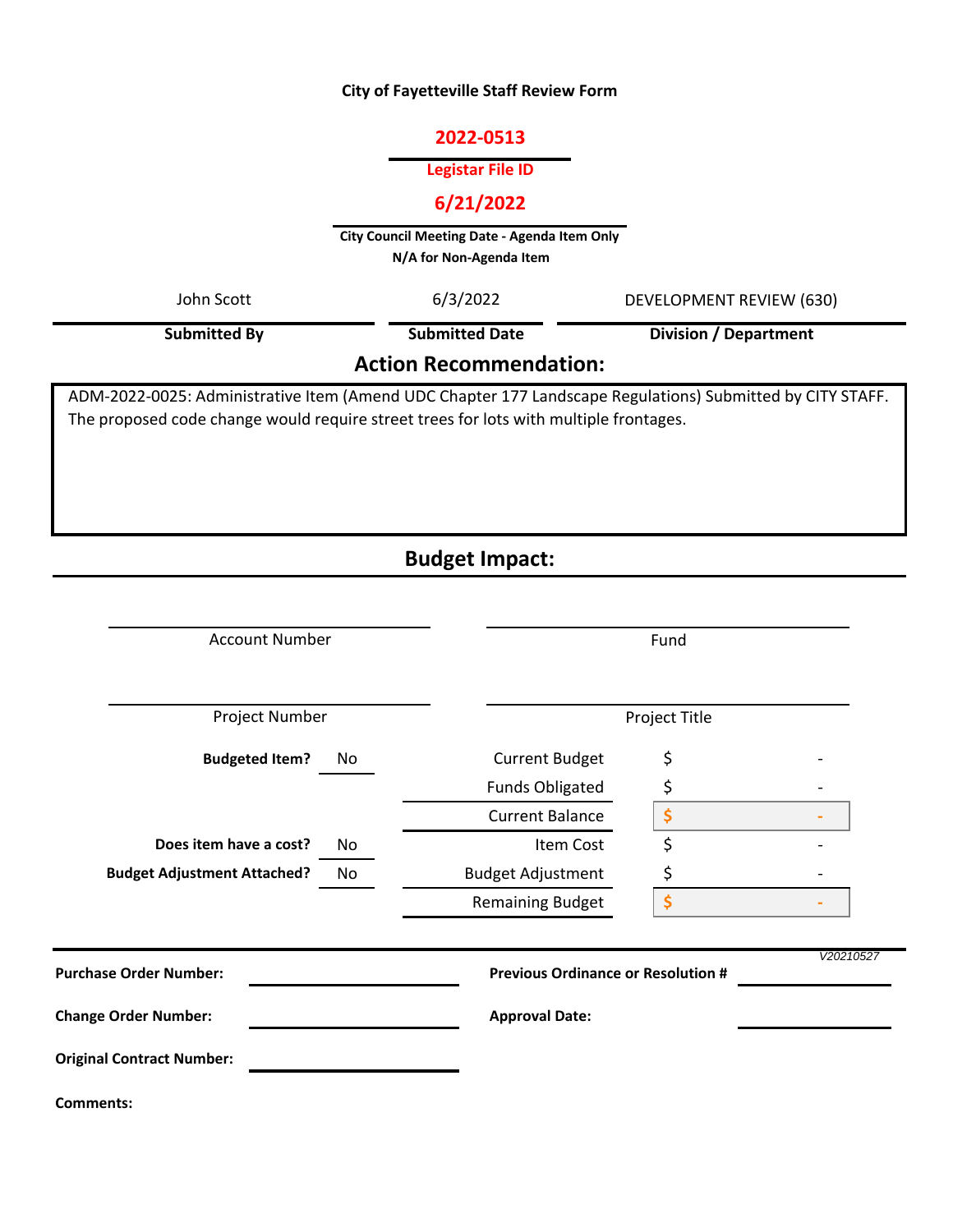

### **MEETING OF JUNE 21, 2022**

**TO:** Mayor; Fayetteville City Council

- **THRU:** Susan Norton, Chief of Staff Alison Jumper, Parks & Recreation Director Jonathan Curth, Development Services Director Jessie Masters, Development Review Manager
- **FROM:** John Scott, Urban Forester Melissa Evans, Urban Forester
- **DATE:** June 3, 2022
- **SUBJECT: ADM-2022-0025: Administrative Item (Amend UDC Chapter 177 Landscape Regulations)** Submitted by CITY STAFF. The proposed code change would require street trees for lots with multiple frontages.

### **RECOMMENDATION:**

City Planning staff and the Planning Commission recommend approval of an amendment for Unified Development Code §177, Landscape Regulations, as described in Exhibit 'A.'

### **BACKGROUND:**

The City of Fayetteville's Unified Development Code (UDC) includes landscape regulations for new development. These standards are intended to complement a project and offset potential environmental, aesthetic, and property value impacts. Landscape requirements address a myriad of conditions, including but not limited to parking lots, stormwater facilities, invasive species, and erosion control. Urban Forestry has identified an oversight in evaluating the ordinance's intent versus its outcomes. Specifically, corner lots and other lots with multiple street frontages were not given specific consideration for street tree planting. The result is that the code only requires one street tree per lot, regardless of the number of streets the property abuts. The result is that side streets are not being planted with street trees in new neighborhoods. We propose correcting this oversight and increasing consistency.

Currently, §177.05 (B)(1)(a) of the Landscape Regulations states," A minimum of one (1) 2-inch caliper, large species tree per lot shall be planted." In practice, corner lots are only required to plant one tree. There are numerous examples of recent residential developments where some streets do not have street trees and others are lined with trees. This oversight inadvertently creates gaps in the City's street tree coverage, especially on corner lots (see attached).

Urban Forestry staff has a simple code solution to address this oversight. The proposed code changes are shown in strikeout and highlight: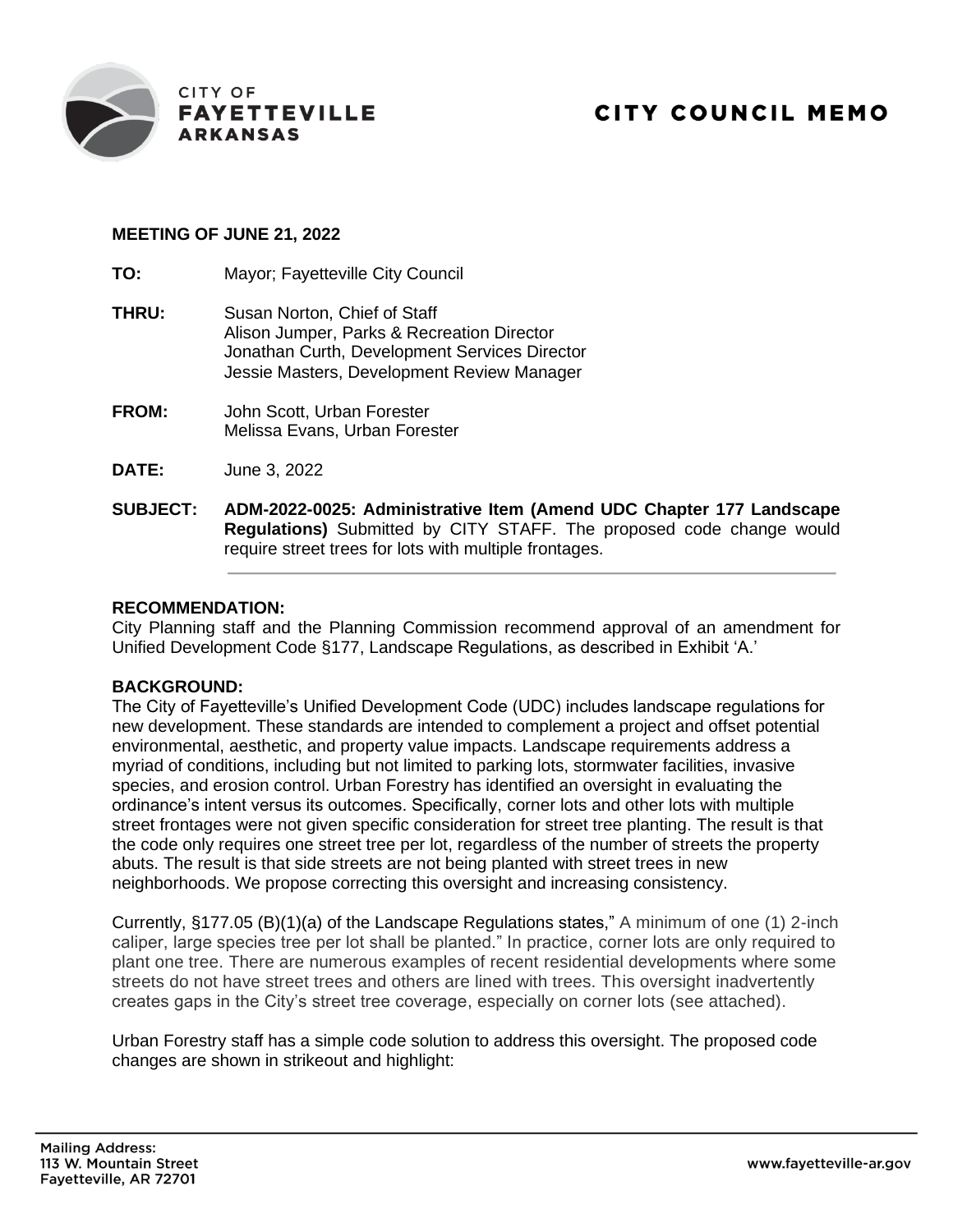177.05 (B) Street Tree Planting Plan Requirements for Proposed Residential and Non-Residential Subdivisions.

(1) Residential Subdivisions. Submittals for all proposed residential subdivisions shall include a street tree planting plan at the time of final plat submittal.

(a) A minimum of one (1) 2-inch caliper, large species tree per lot shall be planted.

(a) Street trees shall be planted one (1) tree per lot, and lots with multiple street frontages shall be planted at one (1) tree per street frontage.

(b) Street trees shall be planted within or along the right-of-way; where possible, between the sidewalk and the curb. Location shall be approved by the Urban Forester. Refer to the Landscape Manual for spacing requirements.

### **DISCUSSION:**

The proposed code changes benefit new neighborhoods and create a balanced, tree-lined street to make a better streetscape. This proposal is for new projects and will not require any retroactivity. This amendment will ensure that street trees are planted along *all* streets at regularly spaced intervals. This change is in line with many of the objectives outlined in the landscape code, including the following:

- Creating a healthful environment for Fayetteville residents
- Moderating the harmful effects of the sun and temperature changes
- Filtering pollutants from the air, reducing stormwater runoff
- Providing habitat for wildlife
- Promote energy conservation
- Protect and enhance property values

Urban Forestry staff contends that this amendment brings the landscape code in line with its original intent and will not place an undue burden on developers.

Urban Forestry emailed the proposed changes to several (11) development field professionals who regularly participate in the entitlement process. The only response staff received was: "All, I think this is an appropriate request and does indeed meet the spirit and intent of Fayetteville's goals and vision. I know developers will likely have an issue, but I think it's best in terms of longterm goals."

The Urban Forestry Advisory Board has reviewed the code change and is in support of the proposed code changes.

At the March 23, 2022, Planning Commission meeting, a vote of 7-0-0 forwarded the request to the City Council with a recommendation of approval. Commissioner Garlock made the motion, and Commission Canada provided the second.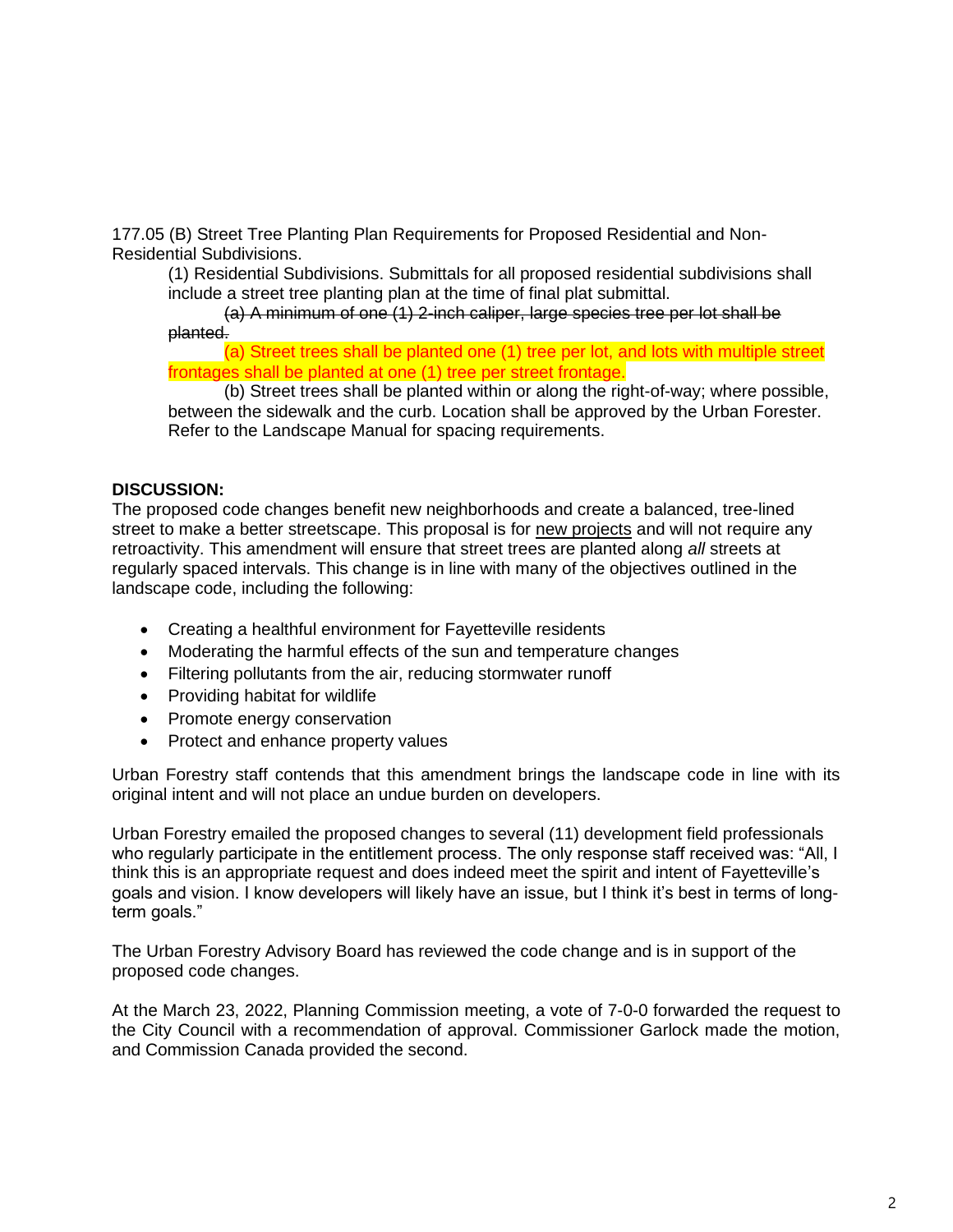## **BUDGET/STAFF IMPACT:**

N/A

## **Attachments:**

- Exhibit A
- Proposed Ordinance Amendment in Strikethrough/Highlight
- Example- 1a & 1b
- Planning Commission Staff Report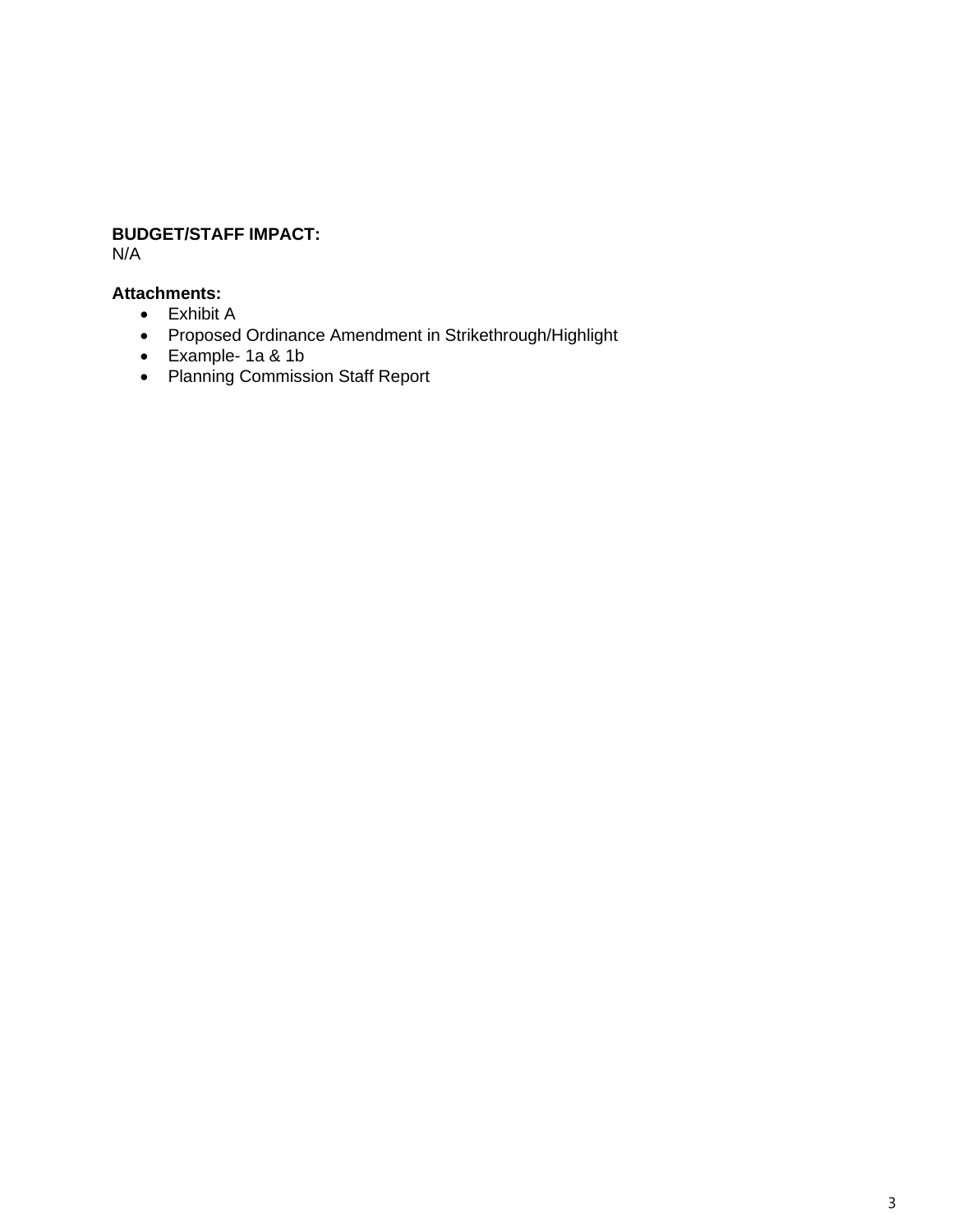### **ADM-2022-0025 Exhibit 'A'**

## **177.05 Street Tree Planting Standards**

…

- (B) *Street Tree Planting Plan Requirements for Proposed Residential and Non-Residential Subdivisions.*
	- (1) *Residential Subdivisions.* Submittals for all proposed residential subdivisions shall include a street tree planting plan at the time of final plat submittal.
		- (a) Street trees shall be planted one (1) tree per lot, and lots with multiple street frontages shall be planted at one (1) tree per street frontage.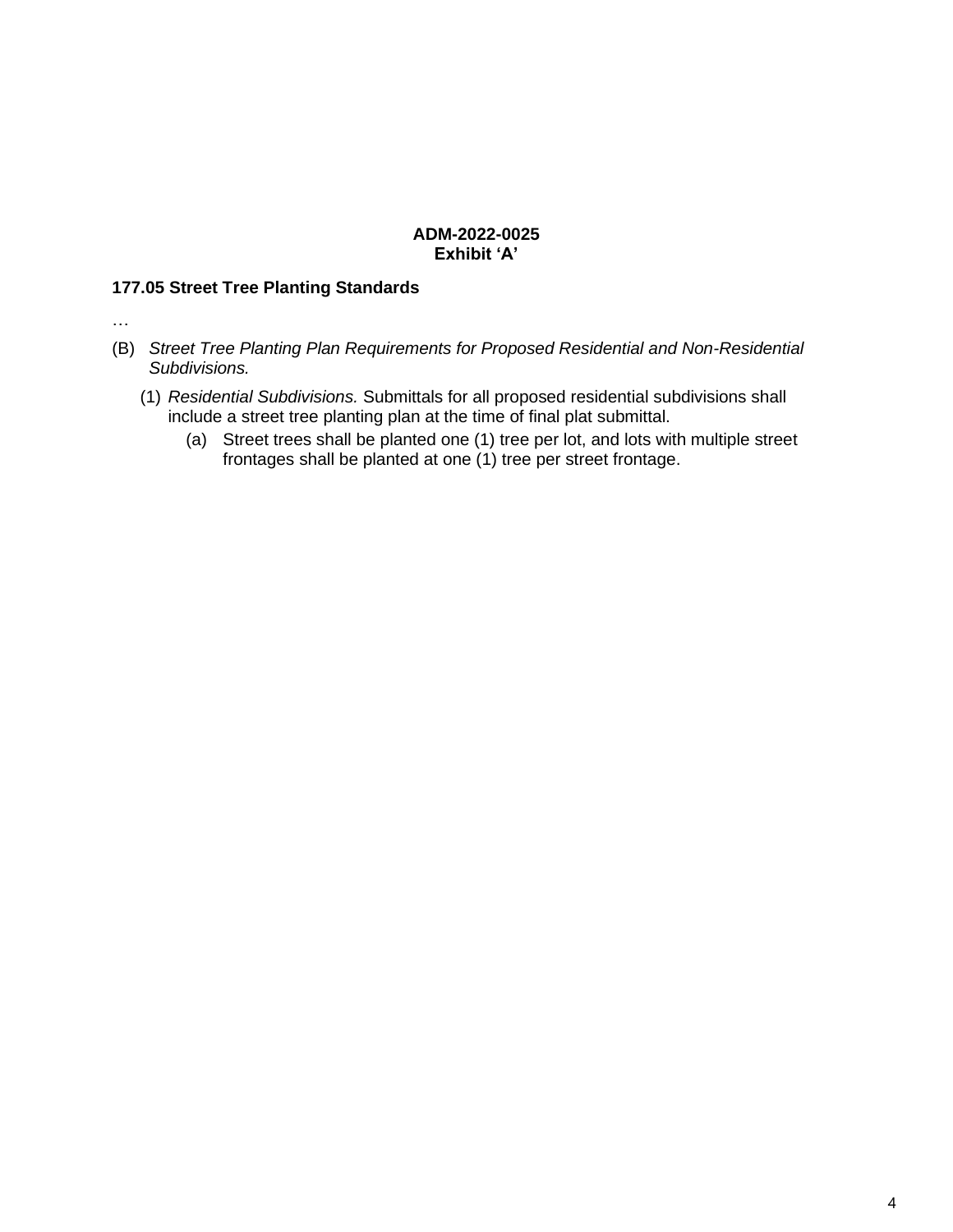### **ADM-2022-0025 Strikethrough-Highlight**

#### **177.05 Street Tree Planting Standards**

- (A) *Applicability.* All new developments that create or develop along a public or private street shall be required to establish street trees in accordance with the standards and procedures provided for in this section and the adopted policies of the Landscape Manual and Fayetteville's Tree Ordinance.
	- (1) All street tree planting plans shall follow the submittal criteria set forth in Ch. 177.03 Landscape Plan Requirements.
	- (2) *Street Tree Planting Requirements.*
		- (a) Street trees are intended to be planted in a greenspace strip between the curb and sidewalk or in urban tree wells in accordance with the Master Street Plan. The intent of the street tree planting location is to shade the sidewalk, provide a barrier between vehicles on the street and pedestrians, increase motorized traffic and pedestrian safety, and spatially frame the street. Existing trees within the build-to-zone shall be counted towards the required number of street trees. When there is not adequate greenspace between the curb and sidewalk and urban tree wells are not appropriate, or there are utilities or other structural conflicts in the greenspace strip between the curb and sidewalk, the Urban Forester may permit street trees in greenspace behind the sidewalk and on private property.
		- (b) Plans shall indicate the spacing of trees along all newly created public and private streets within the development site. At the request of the developer, the Urban Forester may exempt specific areas from required tree planting where the terrain or existing trees make the planting of new trees impracticable. Examples include, but are not limited to:
			- (i) Where the finish grade slope in the planting area between the top back of the street curb and the property line is in excess of 30%.
			- (ii) Where bedrock is encountered within 30 inches of finish grade in the planting area between the top back of the curb and the property line.
			- (iii) Where existing healthy trees that are shown to be preserved within the right-ofway are in such close proximity they would prevent a new tree from establishing a full canopy when mature.
		- (c) Plans shall identify the species of trees to be planted, which must be selected from the Landscape Manual or otherwise approved by the Urban Forester. Street trees shall be large species canopy trees.
		- (d) Plans shall identify the size and quality of trees which must meet or exceed the standards adopted in the Landscape Manual.
		- (e) Indicate the location of all points of access (driveways, sidewalks and public & private utilities) within the proposed development. The developer shall ensure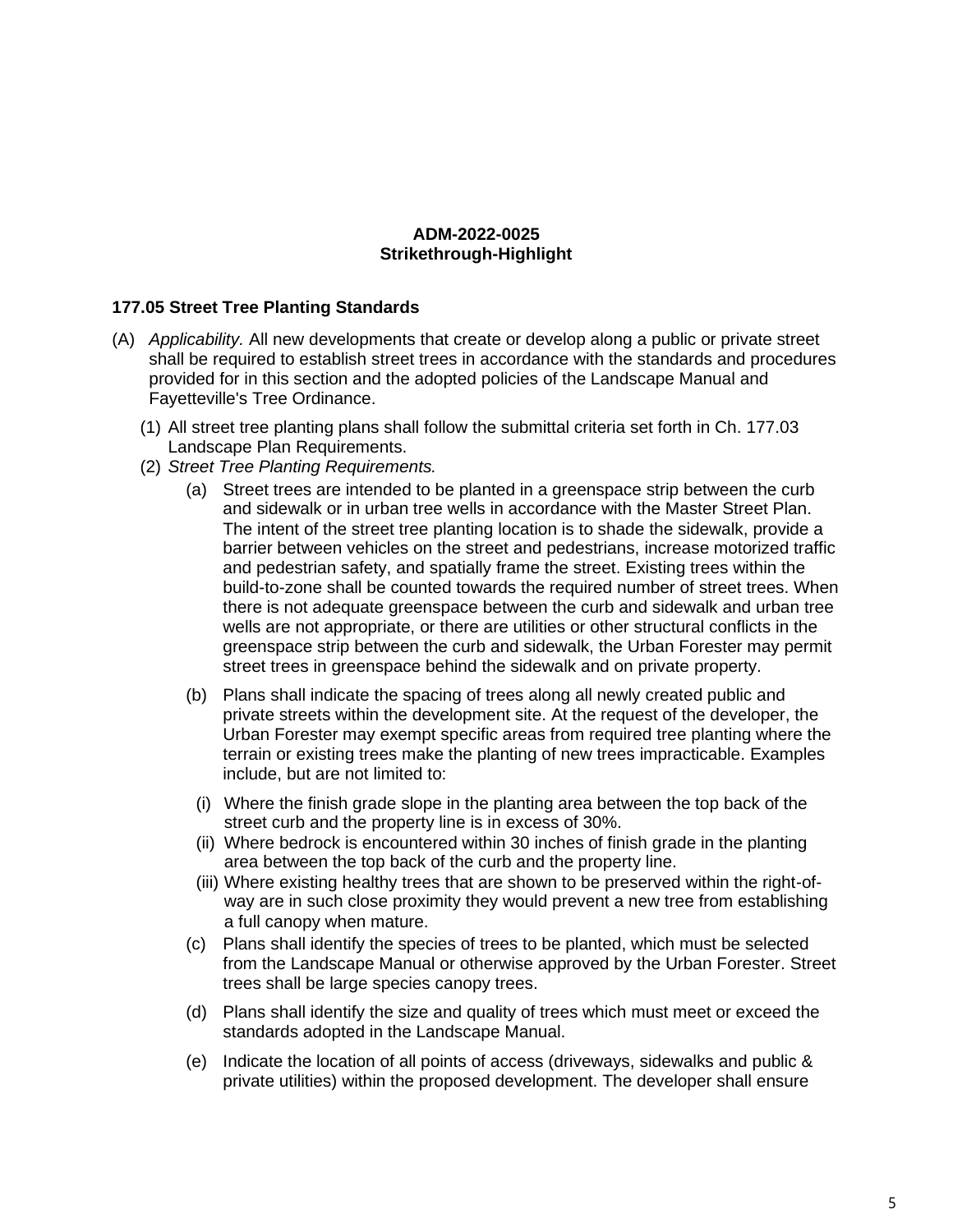that driveways, sidewalks, utilities, etc. will not endanger the livelihood of the proposed trees, and shall plan accordingly.

- (f) A maintenance agreement and landscape establishment guarantee shall be established. All plans shall include a binding three (3) year maintenance and monitoring plan, which shall hold the developer responsible for the health of all planted trees.
- (g) Approval of a maintenance agreement and landscape establishment guarantee shall be contingent upon the developer depositing with the City of Fayetteville a surety or contract, as outlined in 177.10.
- (h) Upon completion of the three (3) year landscape establishment period, the Urban Forester shall inspect the site and determine whether 90% percent of the trees are healthy and have a reasonable chance of surviving to maturity. Upon such a finding, the City of Fayetteville shall release the currency, bond or letter of credit.
- (i) In the absence of such a finding, the developer shall be notified to replace any unhealthy or dead trees, or take other appropriate action as approved by the Urban Forester. If the developer does not take remedial steps to bring the property into compliance, the City of Fayetteville shall use the necessary monies from the landscape establishment guarantee to do so.
- (j) In the event trees are injured or destroyed by natural disasters, including but not limited to, tornadoes, straight-line winds, ice storms, fire, floods, hail or lightning strikes, or through the independent actions of their parties, the developer shall be relieved of the responsibility of replanting the tree or trees so affected.
- (k) Contain such other information as may be required to reflect how the plan addresses the remaining policies within the Landscape Manual.
- (3) Street tree plantings that are above and beyond the requirements as established herein may count as on-site tree mitigation, with approval of the Urban Forester.
- (4) *Timing of Planting.* The Urban Forester shall recommend to the Planning Commission the option that will potentially result in accomplishing the most objectives of this chapter.
	- (a) *Street Tree Planting with Infrastructure (Subdivisions Only).* The developer may choose to provide a landscape plan that conforms to the regulations herein, with all landscaping along streets to be installed prior to final plat approval and acceptance of public improvements associated with the development. If planted prior to final plat approval, the developer shall provide proper measures to ensure the longevity of health of all planted trees during development of individual lots; or
	- (b) *Street Tree Planting with Development (Subdivisions Only).* The developer may choose to provide a landscape plan that conforms to the regulations herein only to the extent that future development on lots created by the subdivision shall be responsible for individual landscape plans as each lot develops.
	- (c) *Street Tree Planting with Concurrent Development.* Where development approval is requested (large scale, building permit, parking lot permit, etc.), the developer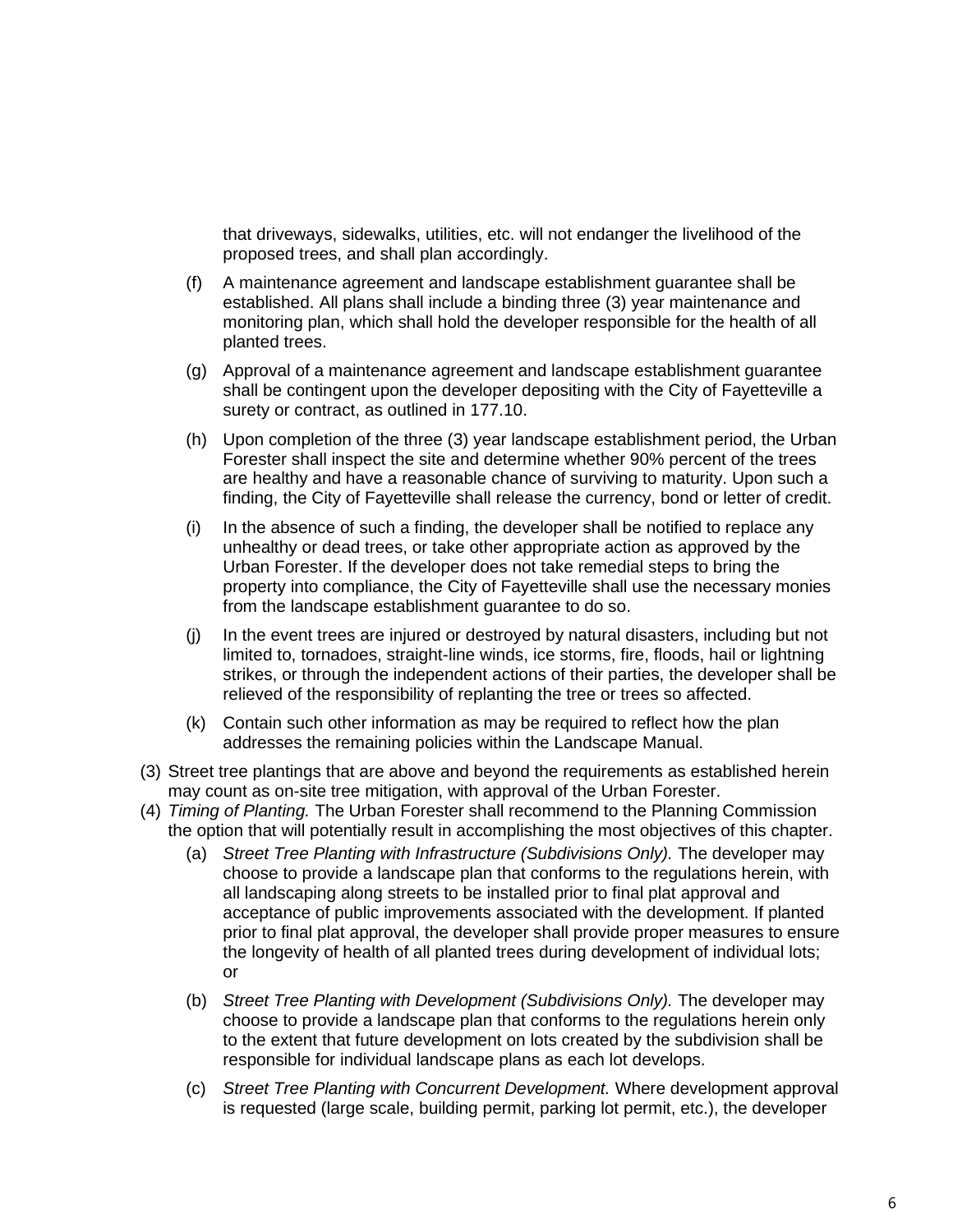shall provide a detailed landscape plan that conforms to the regulation established by this chapter.

- (d) Street tree planting plans shall be submitted with the plans submitted for development or subdivision approval by the Planning Commission, in accordance with the options listed herein.
- (e) A written description of the method(s) and time frame the project will utilize to track development of each individual lot shall be submitted by the developer to ensure the required street trees are planted and their longevity of health assured.
- (B) *Street Tree Planting Plan Requirements for Proposed Residential and Non-Residential Subdivisions.*
	- (1) *Residential Subdivisions.* Submittals for all proposed residential subdivisions shall include a street tree planting plan at the time of final plat submittal.
		- (a) A minimum of one (1) 2-inch caliper, large species tree per lot shall be planted.
		- (a) Street trees shall be planted one (1) tree per lot, and lots with multiple street frontages shall be planted at one (1) tree per street frontage.
		- (b) Street trees shall be planted within or along the right-of-way; where possible, between the sidewalk and the curb. Location shall be approved by the Urban Forester. Refer to the Landscape Manual for spacing requirements.
	- (2) *Non-Residential Subdivisions.* Submittals for all proposed non-residential subdivisions shall include a street tree planting plan at the time of final plat submittal, or in accordance with the option approved for Timing of Planting as required by this chapter.
		- (a) A minimum of one (1) 2-inch caliper, large species tree per 30 linear feet of frontage shall be planted.
		- (b) Street trees shall be planted within the required landscape area. Location shall be approved by the Urban Forester. Refer to the Landscape Manual for spacing requirements.
	- (3) *Optional Street Tree Planting Plan for Urban Streetscapes.* The street planting plans for development in urban zoning districts may utilize an urban streetscape at least 8 feet wide from curb to building. At the time of developmental submittal, the proposed urban streetscape shall include a street tree planting plan in compliance with the following requirements:
		- (a) A minimum of one (1) 2-inch caliper, large species tree per 30 linear feet of street frontage or every ten (10) parking spaces, whichever provides the most trees, shall be planted with this option.
		- (b) Location of trees shall be approved by the Urban Forester to ensure that adequate spacing, access and visibility are maintained. The spacing of trees may be varied with approval of the Urban Forester.
		- (c) Trees shall be planted within urban tree wells. The minimum width of an urban tree well shall be 3 feet; the minimum area shall be 15 square feet. This option is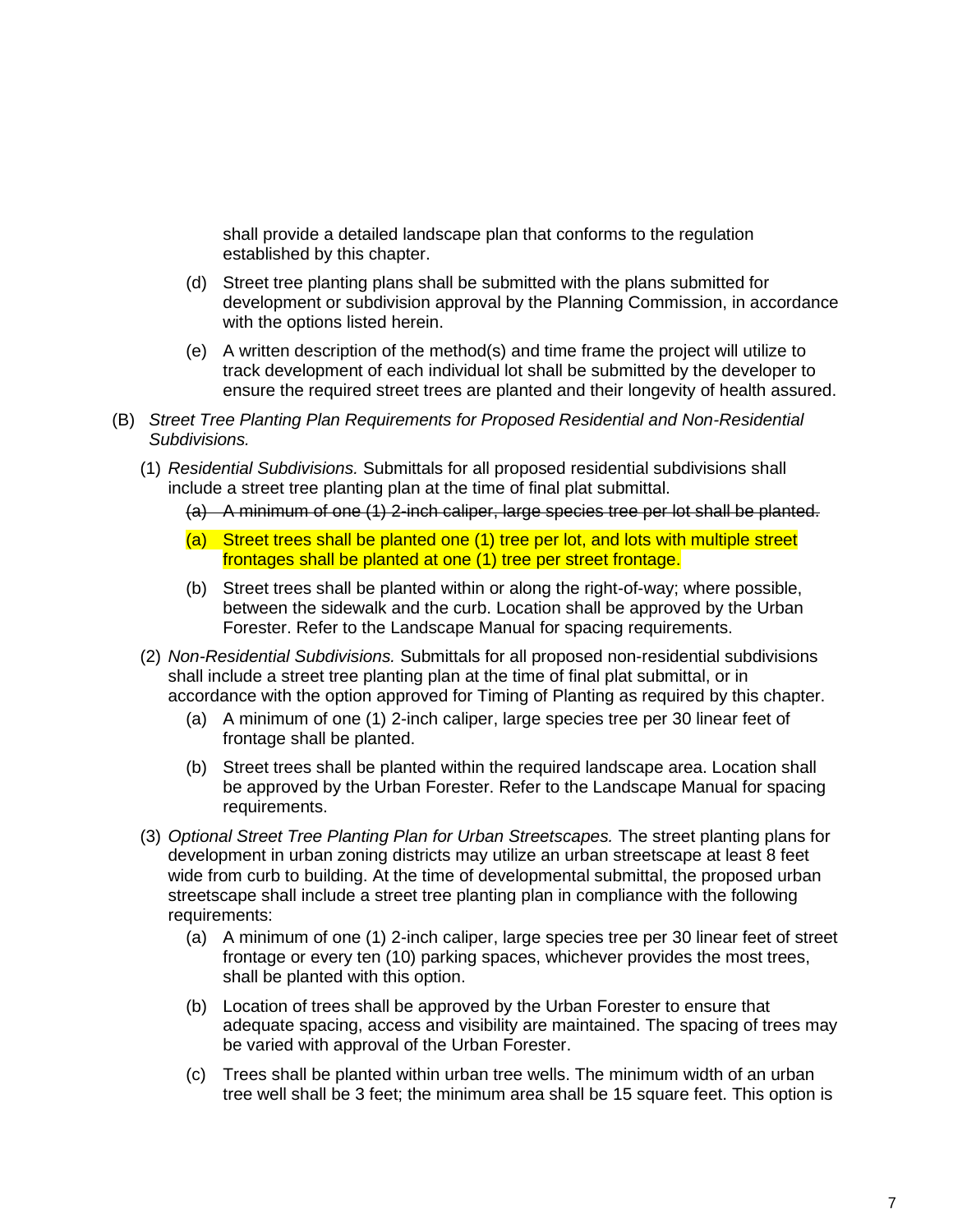only permitted to allow trees planted within wide sidewalks, in a downtown/urban fashion. Size and shape of urban tree well shall be approved by the Urban Forester.

- (d) Tree wells shall be covered with either a tree grate or some form of permeable pavers, (block or stone), to be approved by the Urban Forester.
- (e) Structural soil or similar treatment shall be utilized with this option (see Landscape Manual for specifications)
- (f) Street tree planting plans utilizing this option shall follow the construction procedures and details as outlined in the Landscape Manual.
- (g) Development applications approved for the use of urban tree wells shall not be required to provide additional perimeter landscaped area between the Master Street Plan right-of-way and building, as described further under the perimeter landscaping requirements.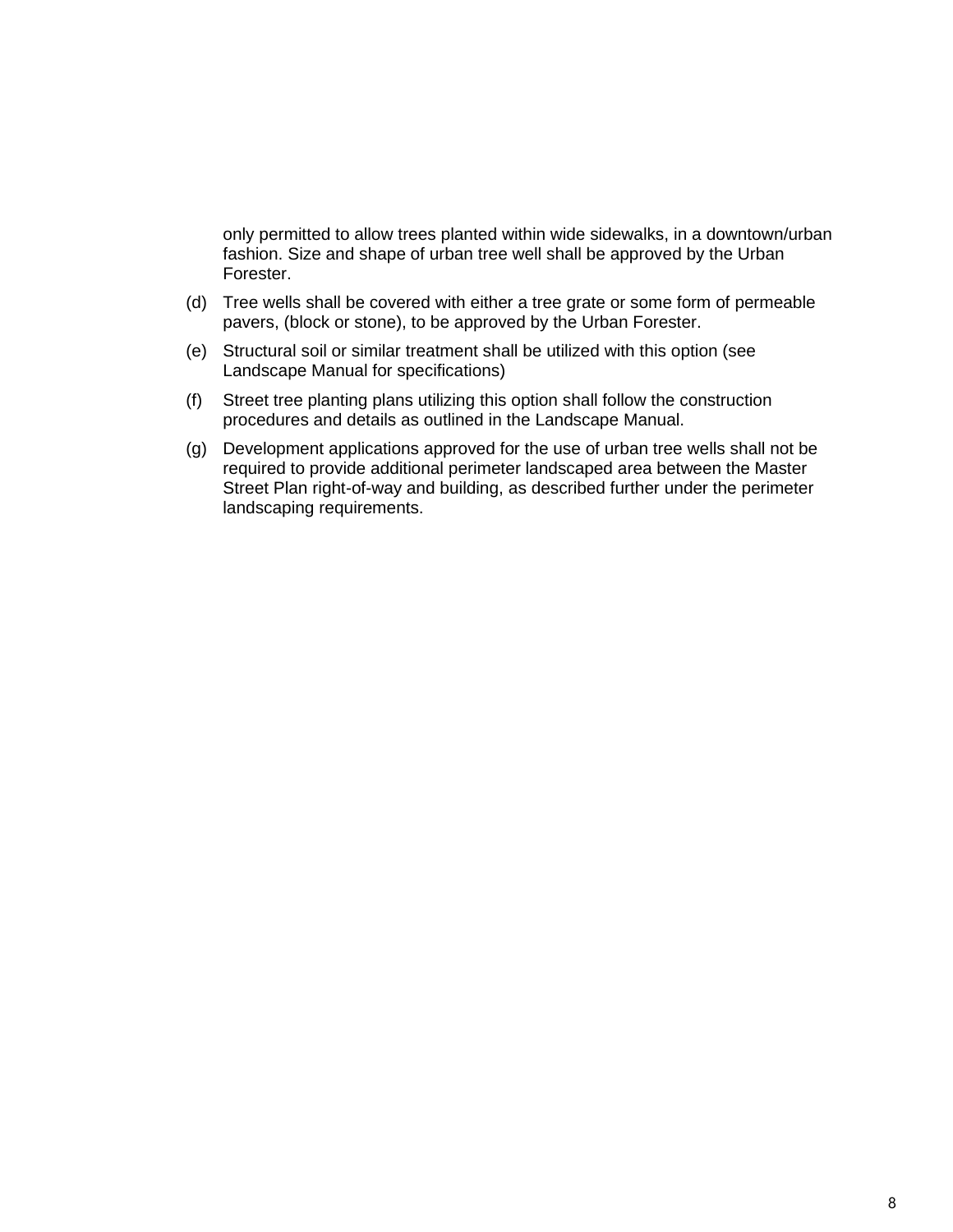**Example 1**: Sloanbrooke. Several side streets do not have street trees because the houses are not facing the street, and only one tree per lot is required. In this example, 1,712 feet of streets do not have street trees. The proposed code changes would have required an additional 16 street trees.



Example 1a. Sloanbrooke on the west side of Fayetteville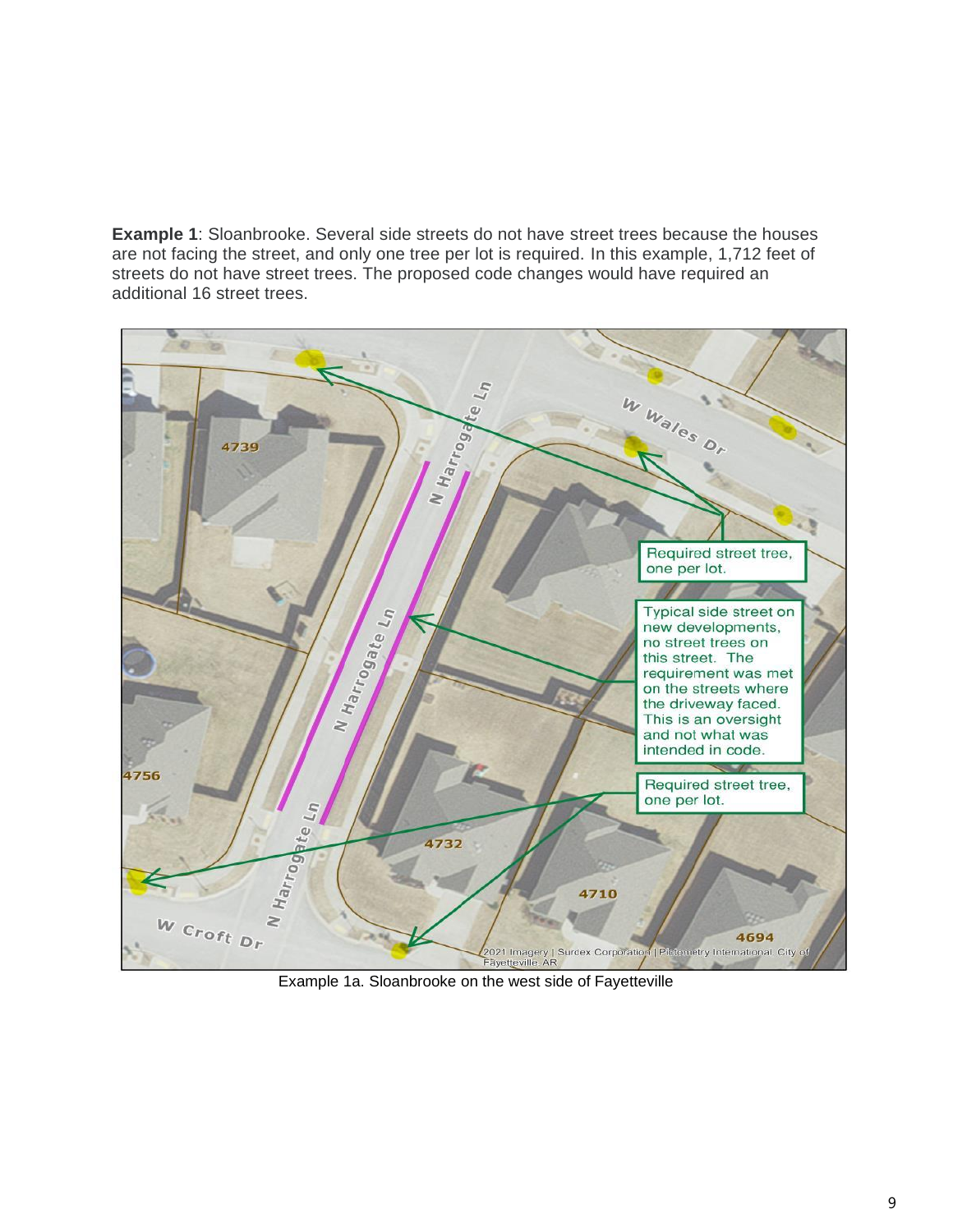

Example 1b. Sloanbrooke on the west side of Fayetteville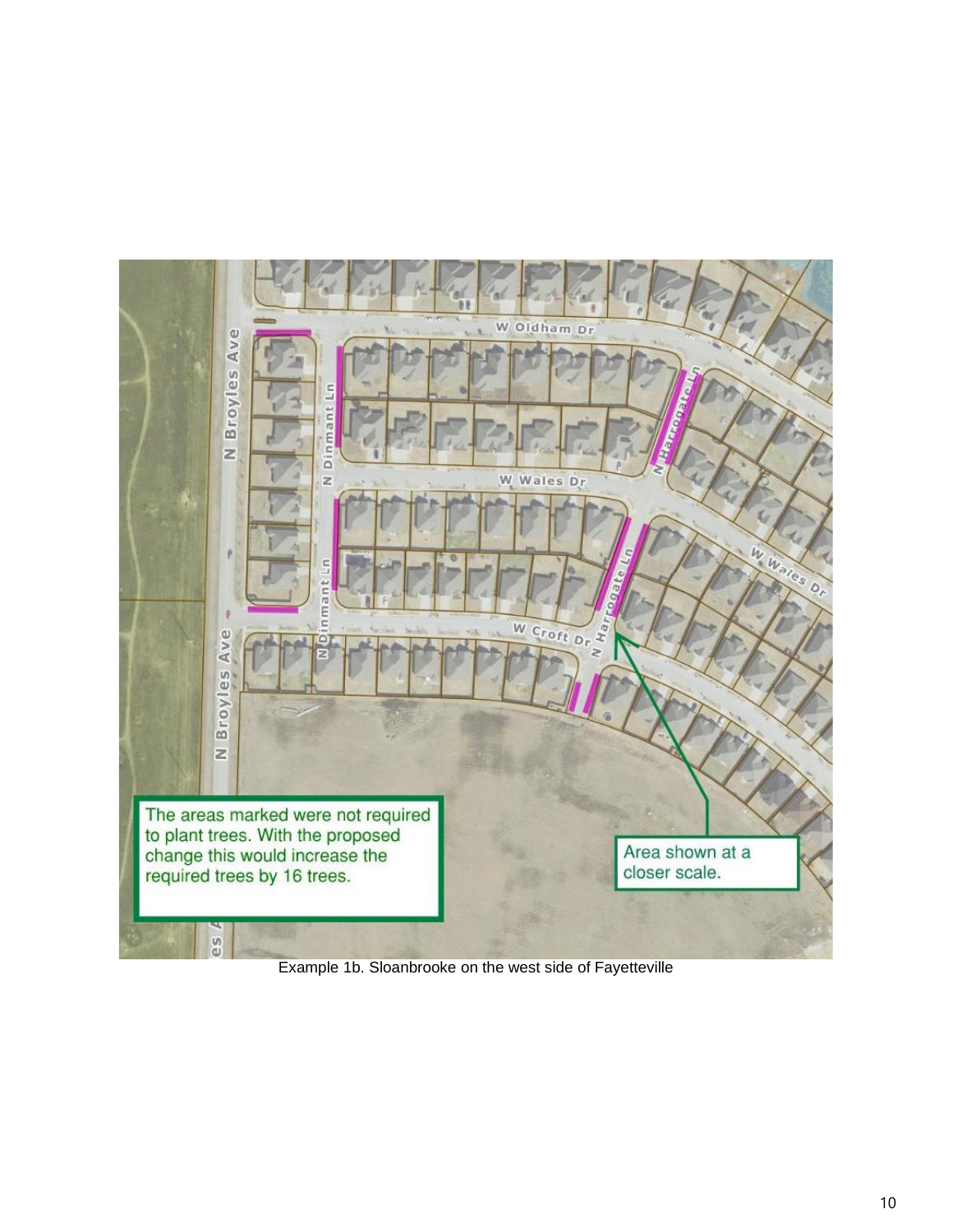

- **TO:** Fayetteville Planning Commission
- **THRU:** Jessie Masters, Development Review Manager Ted Jack, Parks Planning Superintendent
- **FROM:** John Scott, Urban Forester Melissa Evans, Urban Forester
- **MEETING:** May 23, 2022 Updated with PC hearing results from May 23, 2022
- **SUBJECT: ADM-2022-0025: Administrative Item (AMENDMENT TO LANDSCAPE REGULATIONS).** Submitted by CITY STAFF. The request is to amend §177.05 (B) (1)(a): Street trees shall be planted one (1) tree per lot, and lots with multiple street frontages shall be planted at one (1) tree per street frontage.

### **RECOMMENDATION:**

Staff recommends forwarding **ADM-2022-0025** to City Council with a recommendation of approval.

**RECOMMENDED MOTION**: "I move to forward **ADM-2022-0025** to City Council with a recommendation of approval."

**BACKGROUND:** Urban Forestry has identified an oversight in City code and would like to amend Chapter 177 Landscape Regulations to correct the oversight. There are side streets that are not being planted with street trees in new neighborhoods. Corner lots were not considered for street tree planting and code only requires one street tree per lot. We are proposing to correct this oversight, stream line the code, and increase consistency.

Urban Forestry Code Section 177.05(B)(1)(a) states," A minimum of one (1) 2-inch caliper, large species tree per lot shall be planted." In practice, this means that corner lots are only required to plant one tree, or large lots are only required to plant one tree. There are numerous examples of recent residential developments where some streets do not have street trees and others are lined with trees. This oversight inadvertently creates gaps in the City's street tree coverage, especially on corner lots.

Urban Forestry staff suggests a simple code solution to address this oversight. The proposed code changes are shown in strikeout and highlight:

**177.05 (B) Street Tree Planting Plan Requirements for Proposed Residential and Non-Residential Subdivisions.**

(1) Residential Subdivisions. Submittals for all proposed residential subdivisions shall include a street tree planting plan at the time of final plat submittal.

(a) A minimum of one (1) 2-inch caliper, large species tree per lot shall be planted.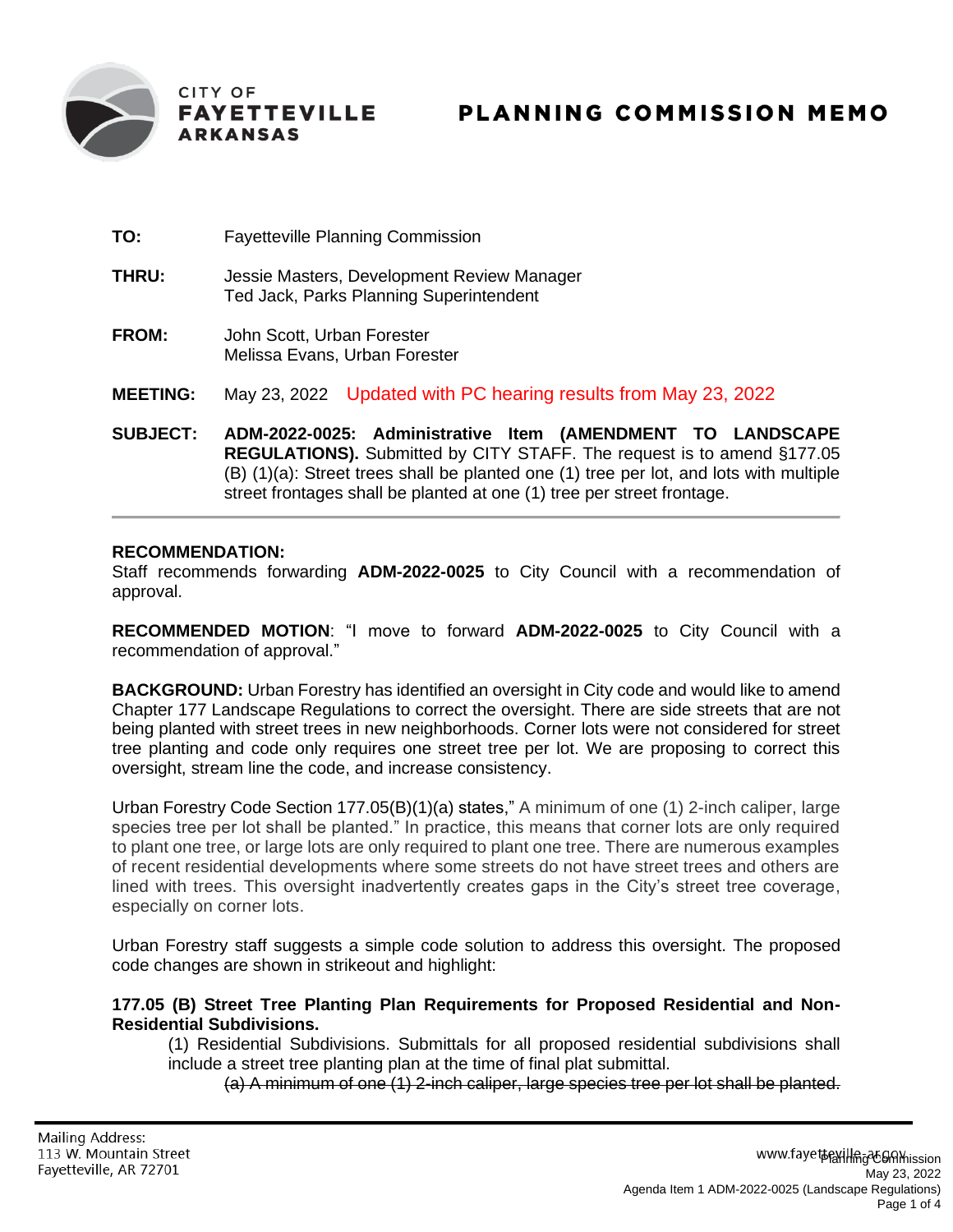(a) Street trees shall be planted at one (1) tree per lot, and lots with multiple street frontages shall be planted at one (1) tree per street frontage.

(b) Street trees shall be planted within or along the right-of-way; where possible, between the sidewalk and the curb. Location shall be approved by the Urban Forester. Refer to the Landscape Manual for spacing requirements.

The proposed code changes are beneficial to new neighborhoods and create a balanced, treelined street that will make a better neighborhood. This proposal is for new projects and will not require any retroactivity. This amendment will ensure that street trees are planted along *all* streets at regularly spaced intervals. This change is in line with many of the objectives outlined in the landscape code, including the following:

- creating a healthful environment for Fayetteville residents
- moderating the harmful effects of the sun and temperature changes
- filtering pollutants from the air, reducing stormwater runoff
- providing habitat for wildlife
- promote energy conservation
- protect and enhance property values

Urban Forestry staff believes that this amendment brings the landscape code in line with what was its original intent and will not place an undue burden on developers.

Urban Forestry emailed the proposed changes to several (11) professionals in the development field that regularly participate in the entitlement process. The only response staff received was: "All, I think this is an appropriate request and does indeed meet the spirit and intent of Fayetteville's goals and vision. I know developers will likely have an issue, but I think it's best in terms of long-term goals."

The Urban Forestry Advisory Board has reviewed the code change and is in support of the proposed code changes.

**RECOMMENDATION:** Staff recommends forwarding **ADM-2022-0025** to City Council with a recommendation of approval.

**\_\_\_\_\_\_\_\_\_\_\_\_\_\_\_\_\_\_\_\_\_\_\_\_\_\_\_\_\_\_\_\_\_\_\_\_\_\_\_\_\_\_\_\_\_\_\_\_\_\_\_\_\_\_\_\_\_\_\_\_\_\_\_\_\_\_\_\_\_\_\_\_\_\_\_\_**

| PLANNING COMMISSION ACTION: |               | <b>YES</b><br><b>Required</b>        |               |  |
|-----------------------------|---------------|--------------------------------------|---------------|--|
| Date: May 23, 2022          | $\Box$ Tabled | $\Box$ Approved                      | $\Box$ Denied |  |
| <b>Motion Garlock</b>       |               | <b>FORWARD</b>                       |               |  |
| Second: Canada              |               | with a recommendation<br>of approval |               |  |
| Vote: 7-0-0                 |               |                                      |               |  |

#### **BUDGET/STAFF IMPACT:** None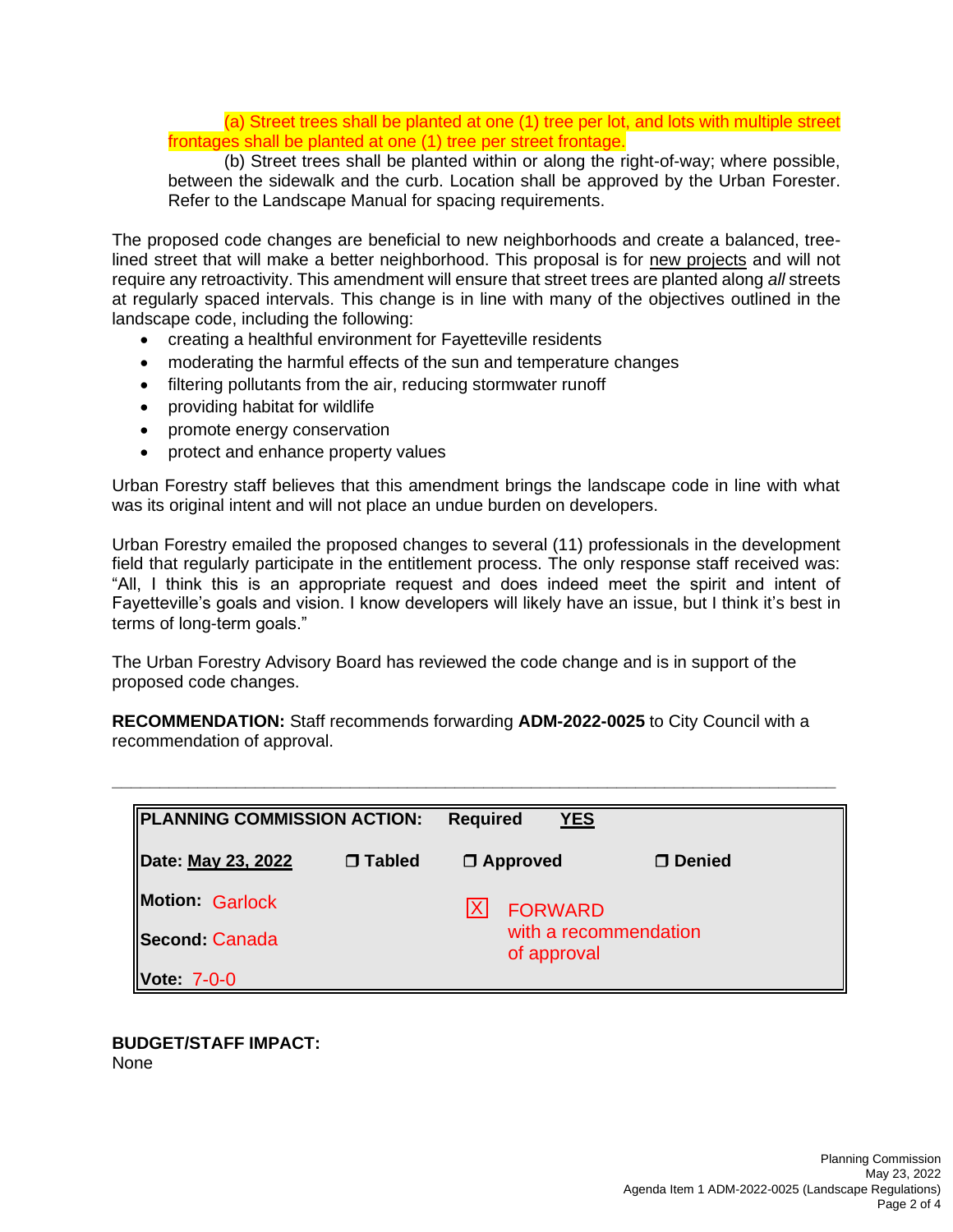### **Attachments:**

- Unified Development Code:
	- o §177.05 Street Tree Planting Standards with proposed change
- Examples from Sloanbrooke Subdivision

#### **177.05 Street Tree Planting Standards**

… …

- (B) *Street Tree Planting Plan Requirements for Proposed Residential and Non-Residential Subdivisions.*
	- (1) *Residential Subdivisions.* Submittals for all proposed residential subdivisions shall include a street tree planting plan at the time of final plat submittal.

(a) A minimum of one (1) 2-inch caliper, large species tree per lot shall be planted.

- (a) Street trees shall be planted at one (1) tree per lot, and lots with multiple street frontages shall be planted at one (1) tree per street frontage.
	- (b) Street trees shall be planted within or along the right-of-way; where possible, between the sidewalk and the curb. Location shall be approved by the Urban Forester. Refer to the Landscape Manual for spacing requirements.

… …

(Ord. No. 4917, 9-05-06; Ord. No. 5003, 4-17-07; Ord. No. 5057, 9-04-07; Ord. No. 5513, 7-17-12; Ord. No. 5818, 10-20-15; Ord. No. 5859 , §4, 5, 3-15-16)

**Example 1**: Sloanbrooke. Several side streets do not have street trees because the houses are not facing the street, and only one tree per lot is required. In this example, 1,712 feet of